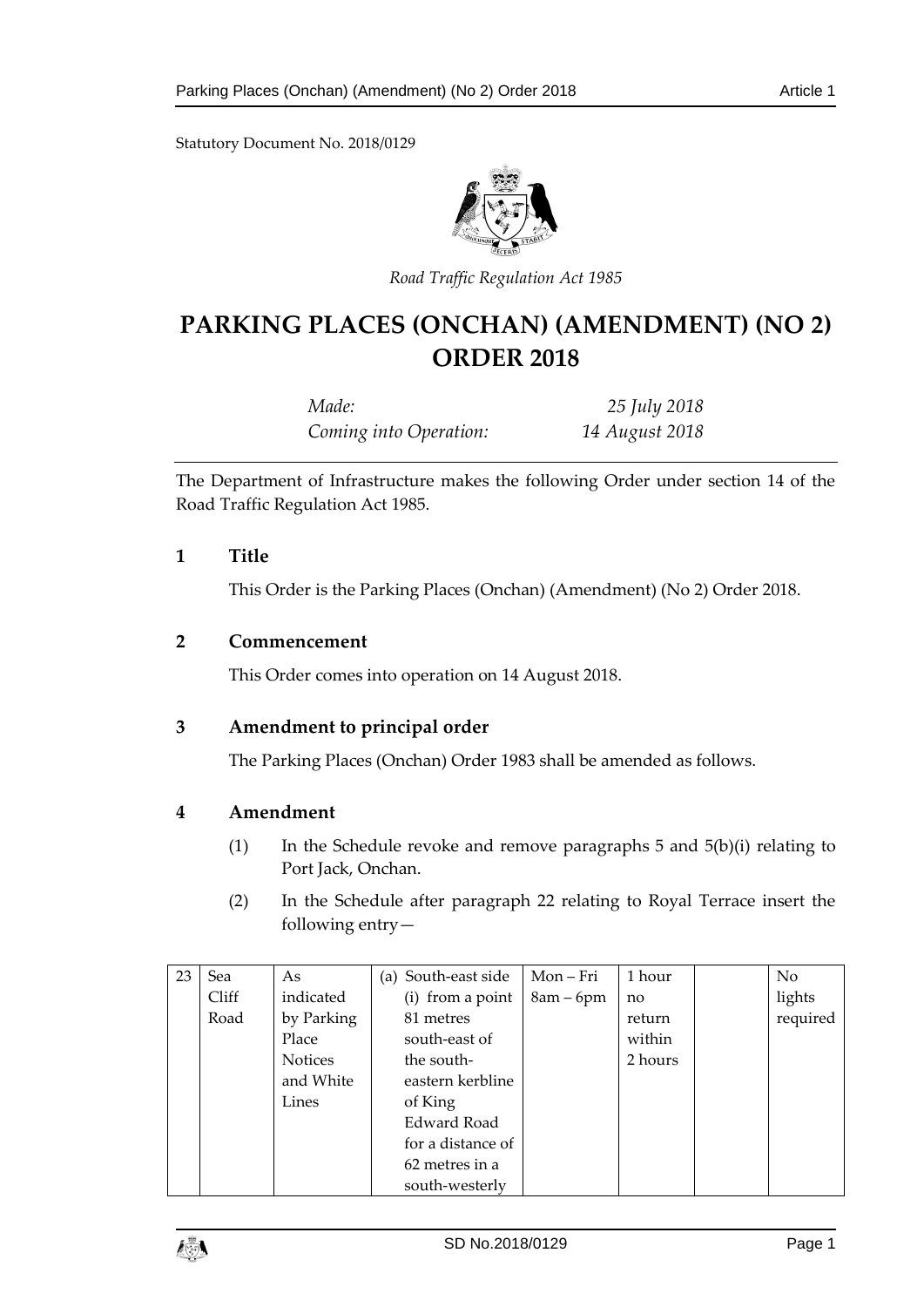|--|--|--|--|--|--|--|--|--|--|

Signed by authority of the Minister for Infrastructure

# **MADE 25 JULY 2018**

#### **TIM COWIN**

*Highway Services*